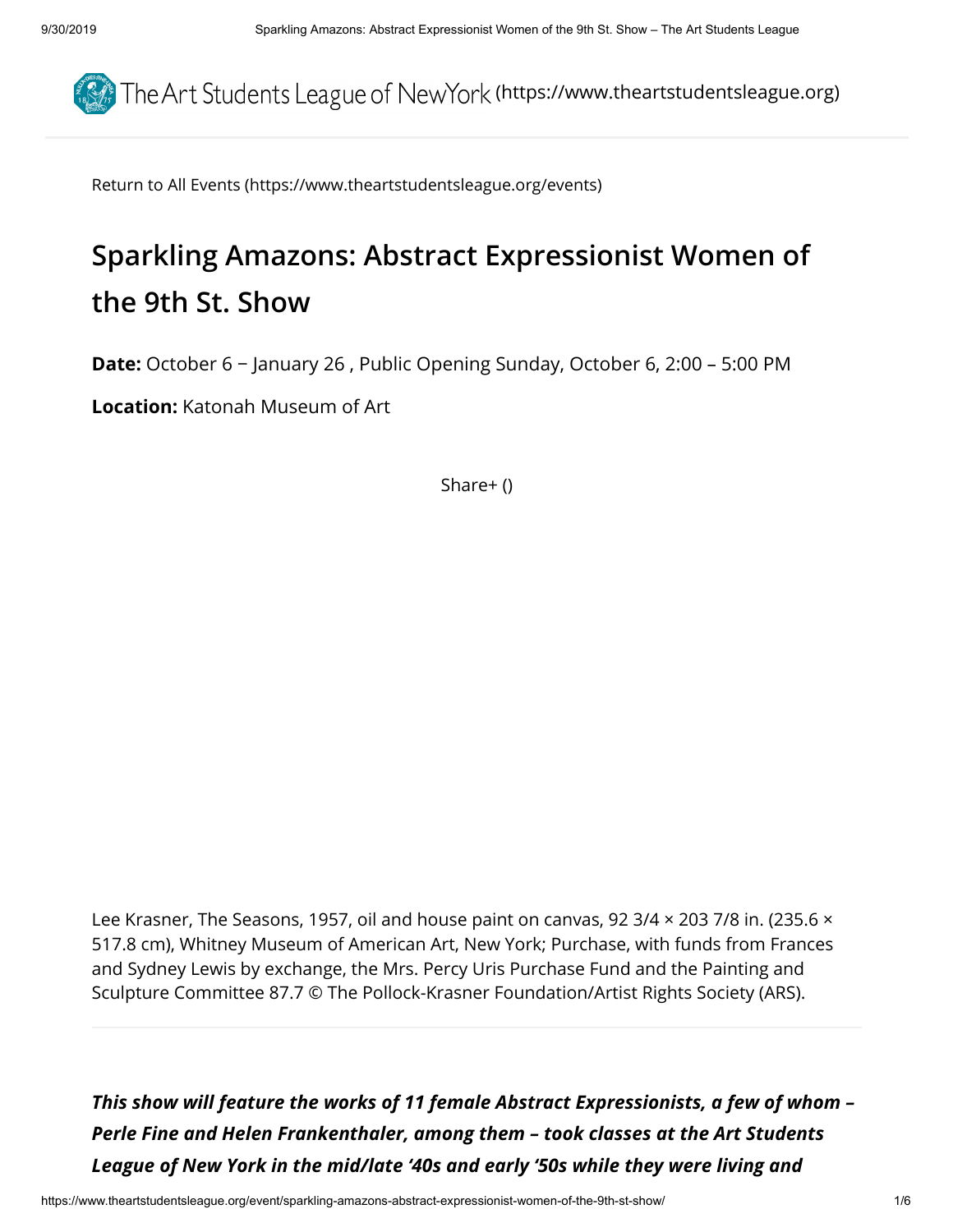## *working among their "New York School" AbEx colleagues.*  The Art Students League of NewYork [\(https://www.theartstudentsleague.org\)](https://www.theartstudentsleague.org/)

*Sparkling Amazons* presents the often-overlooked contribution by women artists to the Abstract Expressionist movement and the significant role they played as bold innovators within the New York School during the 1940s and 50s. Through the presentation of some 30 works of art alongside documentary photography, the exhibition captures an important moment in the history of Abstract Expressionism.

The catalyst for this project is the groundbreaking *9th St.* show arranged by avant-garde artists with the help of the fledgling gallerist, Leo Castelli in 1951. The show became a pivotal moment for the emergence and acceptance of Abstract Expressionism. The artists of the *9th St.* show had struggled to gain critical recognition having been shut out by museums and galleries due to the radical nature of their work. Of the more than 60 artists in the show, including many who were to become prominent figures in Abstract Expressionism, only 11 were women. This is the first time works by these extraordinary women will be brought together since the *9th St.* show took place 68 years ago.

In the early 1970s, the preeminent editor and art critic, Thomas Hess, would refer to them as "sparkling Amazons." These women would neither have viewed themselves as "Amazons" nor as feminists; they simply worked and lived as artists, pursuing their professions with the same dedication as their male counterparts even though the social stakes were much higher for them at the time. Several of the artists, including Lee Krasner, Joan Mitchell, Elaine de Kooning and Helen Frankenthaler went on to have distinguished careers and have found their rightful place in the art historical canon. Others, including Grace Hartigan, Perle Fine and Anne Ryan, enjoyed critical success. The remainder, Sonia Sekula, Day Schnabel, Jean Steubing and Guitou Knoop are yet to be fully recognized by art history, a fact that this exhibition addresses.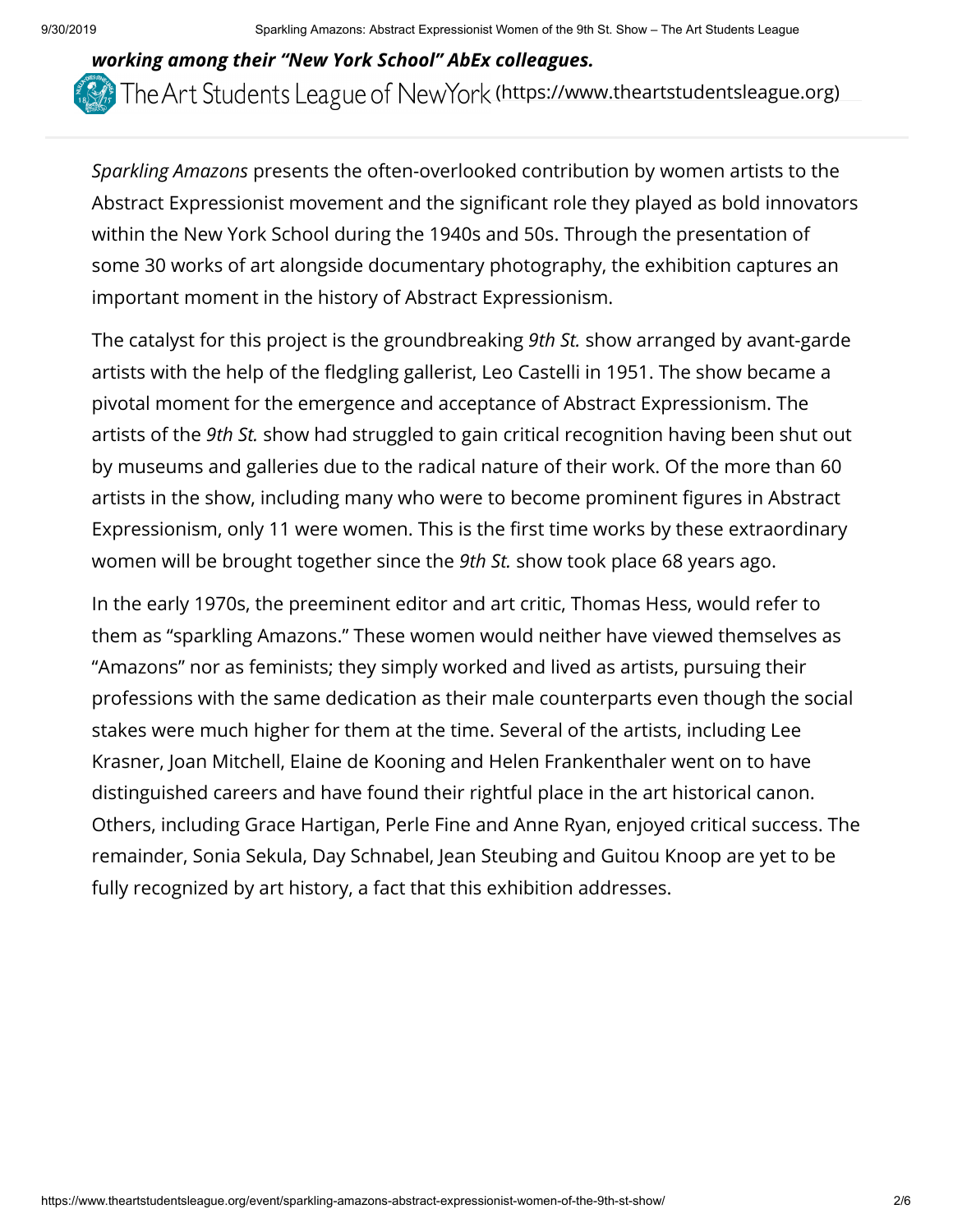

#### **You might also be interested in**



[\(https://www.theartstudentsleague.org/event/susan-cirigliano-bettolona/\)](https://www.theartstudentsleague.org/event/susan-cirigliano-bettolona/)

Solo Exhibition: Susan Cirigliano [Big Bouquets \(https://www.theartstudentsleague.org/event/susan-cirigliano](https://www.theartstudentsleague.org/event/susan-cirigliano-bettolona/)bettolona/)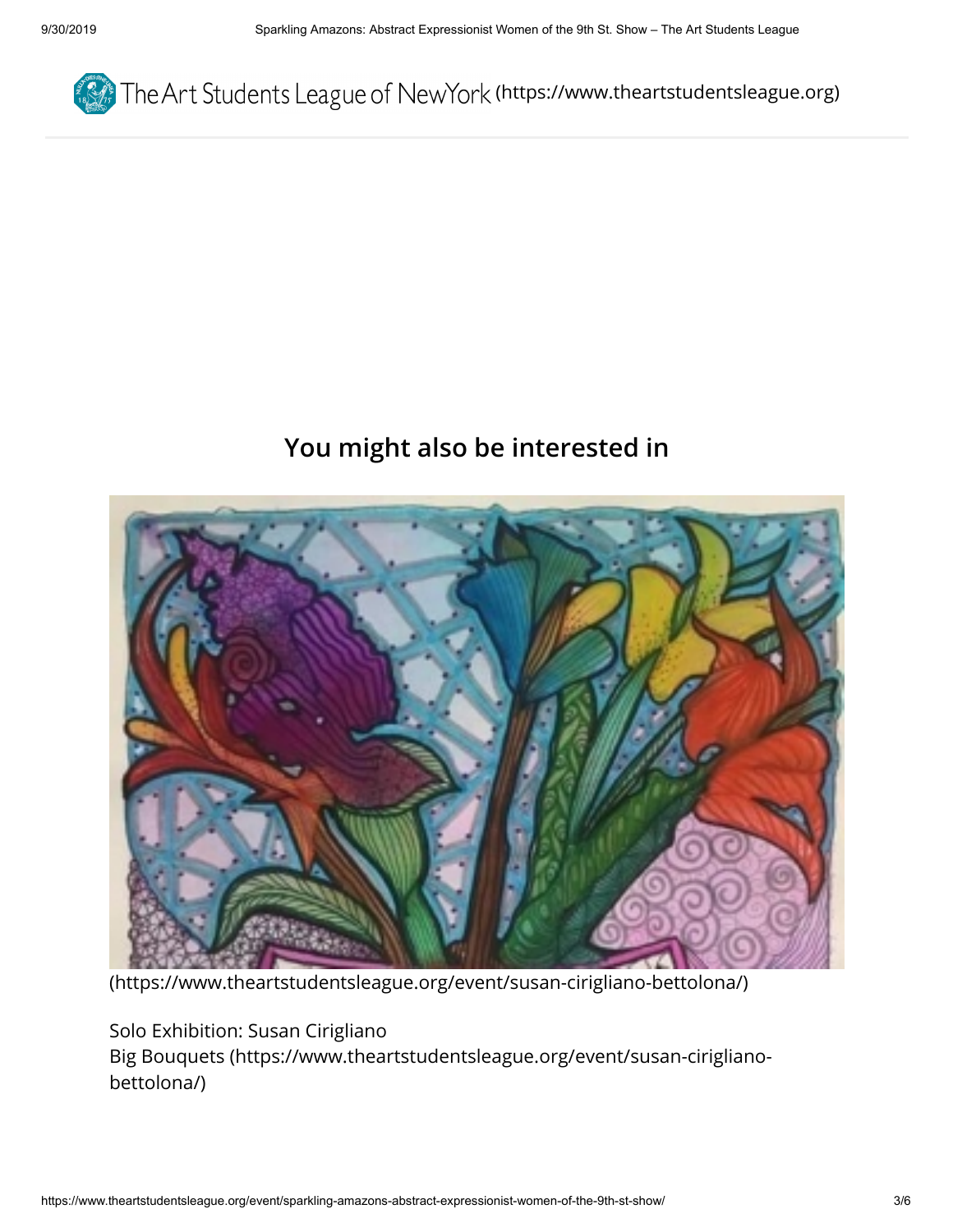



[\(https://www.theartstudentsleague.org/event/joseph-peller-aca-galleries/\)](https://www.theartstudentsleague.org/event/joseph-peller-aca-galleries/)

Group Exhibition: Joseph Peller

[Music Is the Message \(https://www.theartstudentsleague.org/event/joseph-peller](https://www.theartstudentsleague.org/event/joseph-peller-aca-galleries/)aca-galleries/)



[\(https://www.theartstudentsleague.org/event/the-art-students-league-in-woodstock-](https://www.theartstudentsleague.org/event/the-art-students-league-in-woodstock-1947-79/)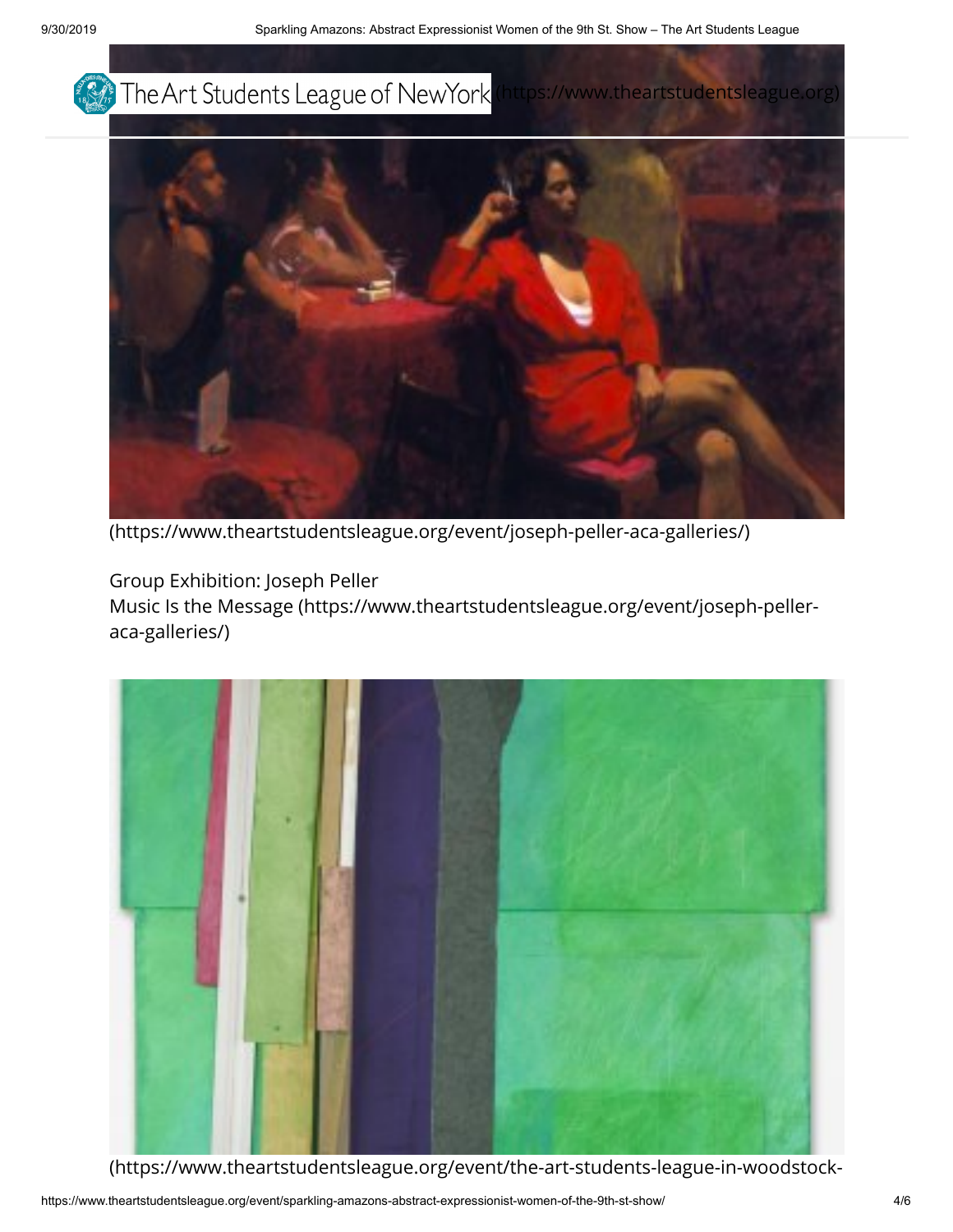

### **Stay connected**

#### **[Subscribe \(http://theartstudentsleague.us12.list](http://theartstudentsleague.us12.list-manage2.com/subscribe?u=7a9df92af10f1e0ce53547bdb&id=3fe20e7278)manage2.com/subscribe? u=7a9df92af10f1e0ce53547bdb&id=3fe20e7278)**

[Contact \(https://www.theartstudentsleague.org/about/contact/\)](https://www.theartstudentsleague.org/about/contact/)

[Support the League \(https://www.classy.org/give/223568/#!/donation/checkout\)](https://www.classy.org/give/223568/#!/donation/checkout)

[Join Our E-Mail \(http://eepurl.com/ctuPan\)](http://eepurl.com/ctuPan)

#### **Go Directly to Registration**

[\(https://online.theartstudentsleague.org/\\_layouts/15/OLAPPAGEPublicPages/LoginPage.aspx?](https://online.theartstudentsleague.org/_layouts/15/OLAPPAGEPublicPages/LoginPage.aspx?ReturnUrl=%2f_layouts%2f15%2fAuthenticate.aspx%3fSource%3d%252F&Source=%2F) ReturnUrl=%2f\_layouts%2f15%2fAuthenticate.aspx%3fSource%3d%252F&Source=%2F)

Search …

 $\bullet$  [\(https://www.instagram.com/aslnyc/\)](https://www.instagram.com/aslnyc/)  $\bullet$  [\(https://twitter.com/aslnyc\)](https://twitter.com/aslnyc)  $\bullet$ (https://www.facebook.com/aslnyc/)  $\mathop{\text{in}}$  [\(https://www.linkedin.com/company/the-art](https://www.facebook.com/aslnyc/)[-students-](https://www.linkedin.com/company/the-art-students-league-of-ny)